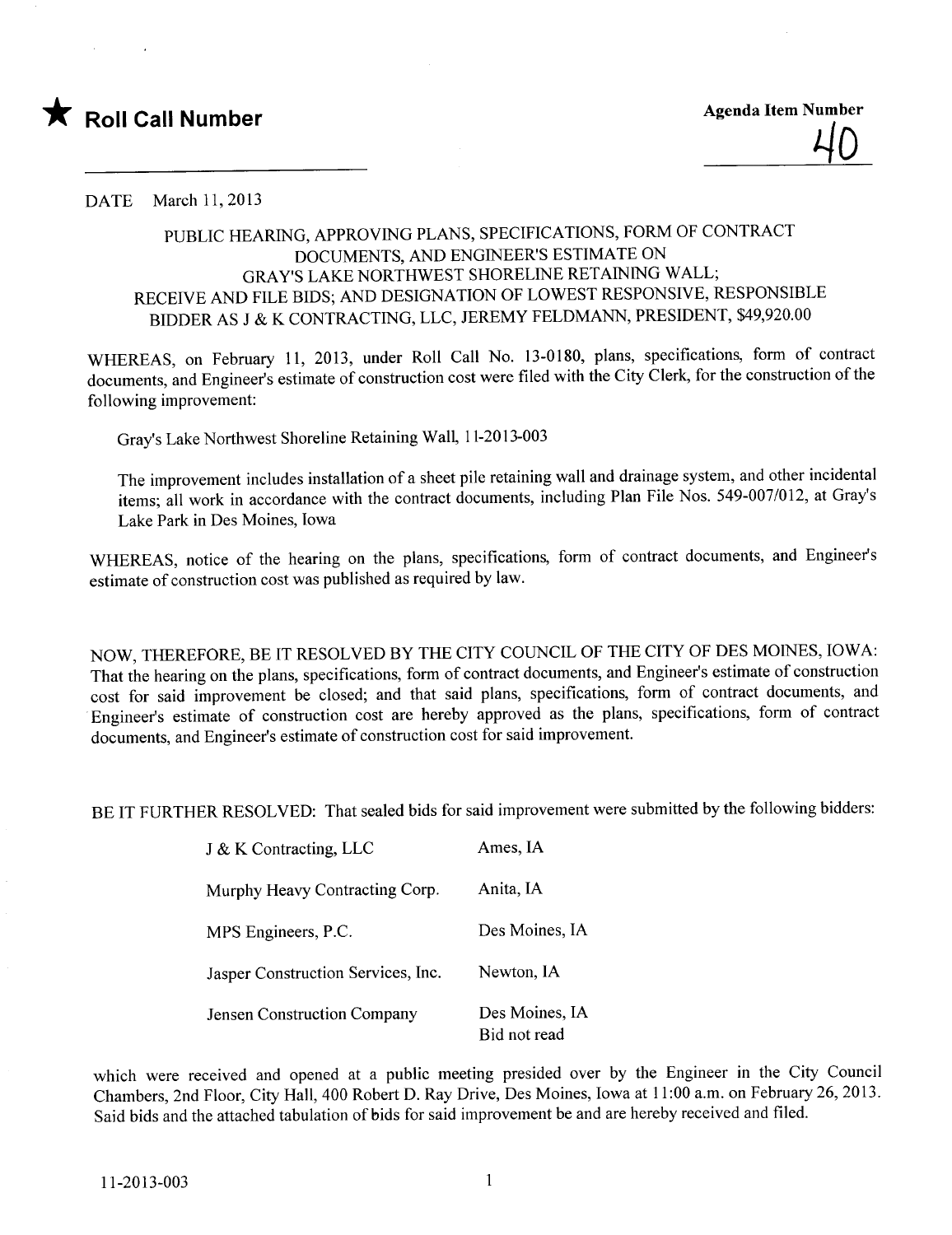

 $\overline{\mathbf{X}}$  Roll Call Number Agenda Item Number Agenda Item Number  $\mathcal{H}_{\mathbf{D}}$ 

DATE March 11, 2013

BE IT FURTHER RESOLVED: That the Des Moines City Engineer, as the Engineer, has determined that the lowest responsive, responsible bid for the construction of said improvement was submitted by J & K Contracting, LLC, Jeremy Feldmann, President, 1307 East Lincoln Way, PO Box 1790, Ames, lA, 50010-1790 in the amount of \$49,920.00, and said bid be and the same is hereby accepted.

BE IT FURTHER RESOLVED: That the bid security of the unsuccessful bidders be and is hereby authorized and directed to be returned.

BE IT FURTHER RESOLVED: That the Engineer is hereby directed to secure execution by the lowest responsible, responsive Bidder and its surety of the contract documents in the form heretofore approved by this Council; that the Engineer is directed to thereafter present said contract documents to this Council for approval and authorization to the Mayor to sign; and that no contract shall be deemed to exist between the City of Des Moines and said Bidder until said contract has been executed by the Bidder, and shall have been approved by this Council and executed by the Mayor and attested to by the City Clerk.

BE IT FURTHER RESOLVED: That the City Council hereby authorizes the necessary road closures for the Project.

(City Council Communication Number  $18 - 17$  attached.)

Moved by to adopt.

Kathleen Vanderpo Deputy City Attorney

c:E,

FORM APPROVED: THE RESERVED OF THE RESERVED OF THE RESERVED OF THE RESERVED OF THE RESERVED OF THE RESERVED OF THE RESERVED OF THE RESERVED OF THE RESERVED OF THE RESERVED OF THE RESERVED OF THE RESERVED OF THE RESERVED OF

VINDS AVAILABLE

Scott E. Sanders Des Moines Finance Director

Funding Source: 2013-2014 CIP, Page Park - 10, Gray's Lake Park Improvements, PKS140, G. O. Bonds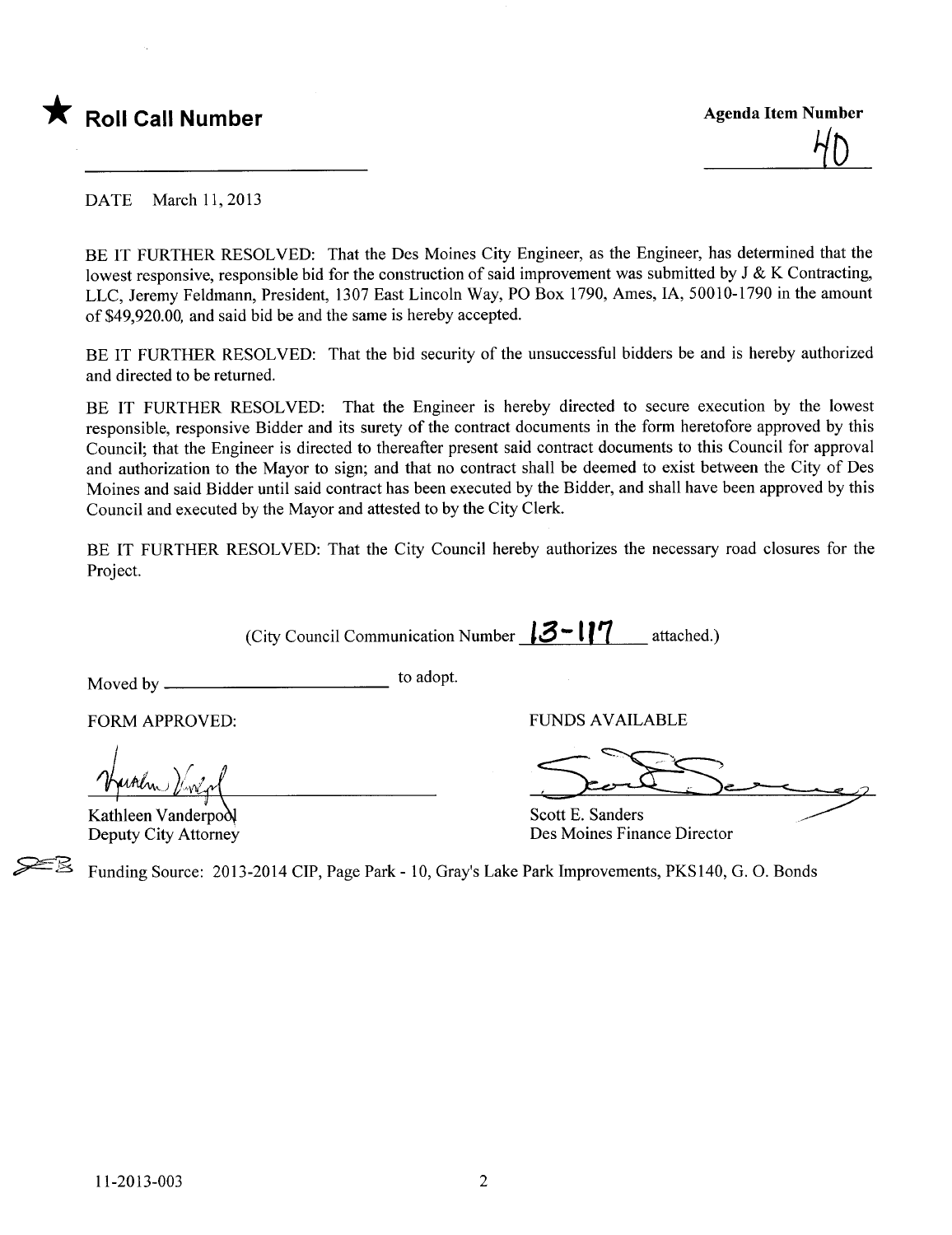

DATE March 11, 2013

| <b>COUNCIL ACTION</b> | <b>YEAS</b> | <b>NAYS</b> | <b>PASS</b> | <b>ABSENT</b>   |
|-----------------------|-------------|-------------|-------------|-----------------|
| <b>COWNIE</b>         |             |             |             |                 |
| <b>COLEMAN</b>        |             |             |             |                 |
| <b>GRIESS</b>         |             |             |             |                 |
| <b>HENSLEY</b>        |             |             |             |                 |
| <b>MAHAFFEY</b>       |             |             |             |                 |
| <b>MEYER</b>          |             |             |             |                 |
| <b>MOORE</b>          |             |             |             |                 |
| <b>TOTAL</b>          |             |             |             |                 |
| <b>MOTION CARRIED</b> |             |             |             | <b>APPROVED</b> |
|                       |             |             |             | Mayor           |

I, Diane Rauh, City Clerk of said City Council, hereby certify that at a meeting of the City Council, held on the above date, among other proceedings the above was adopted.

IN WITNESS WHEREOF, I have hereunto set my hand and affixed my seal the day and year first above written.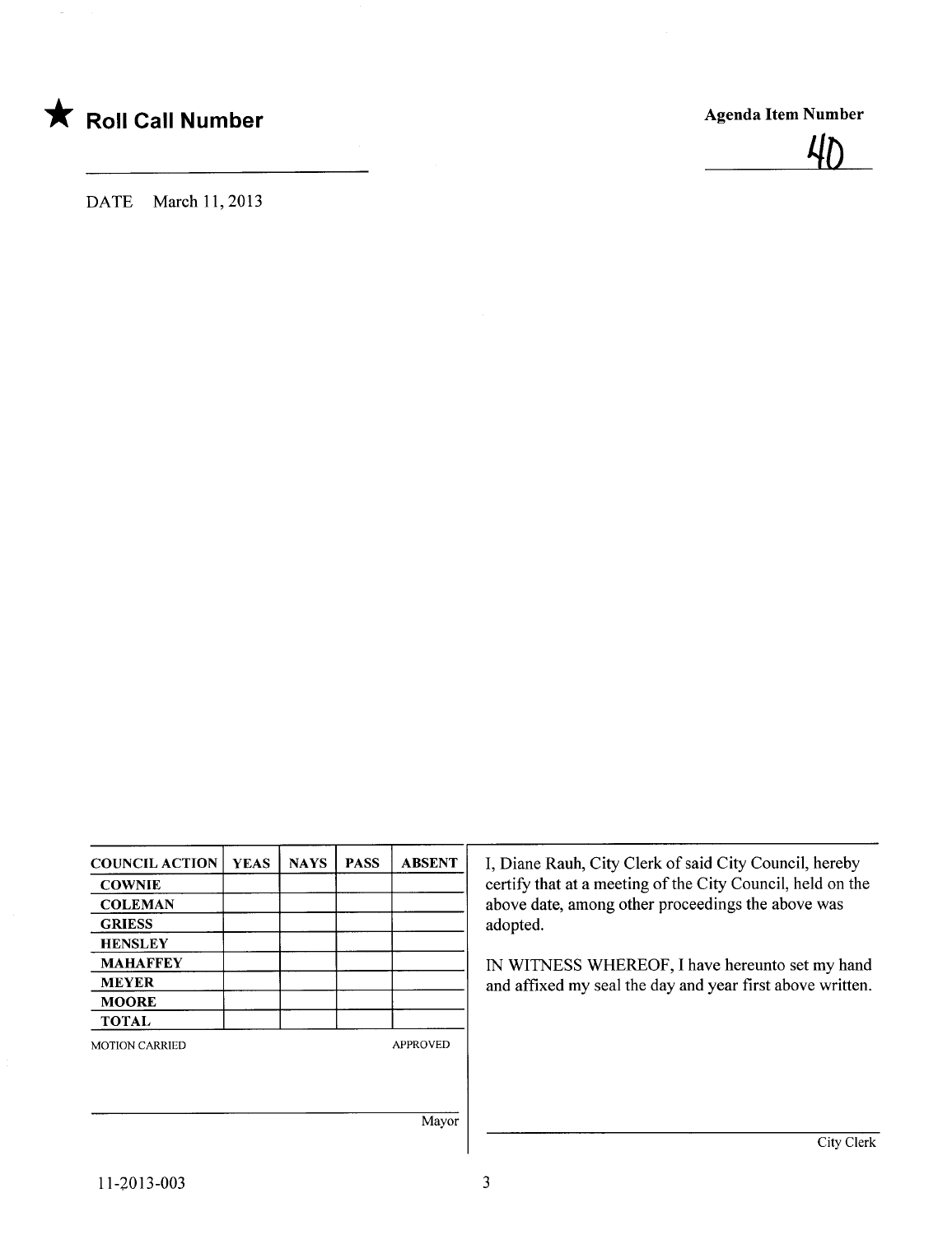

 $40$ 

File-date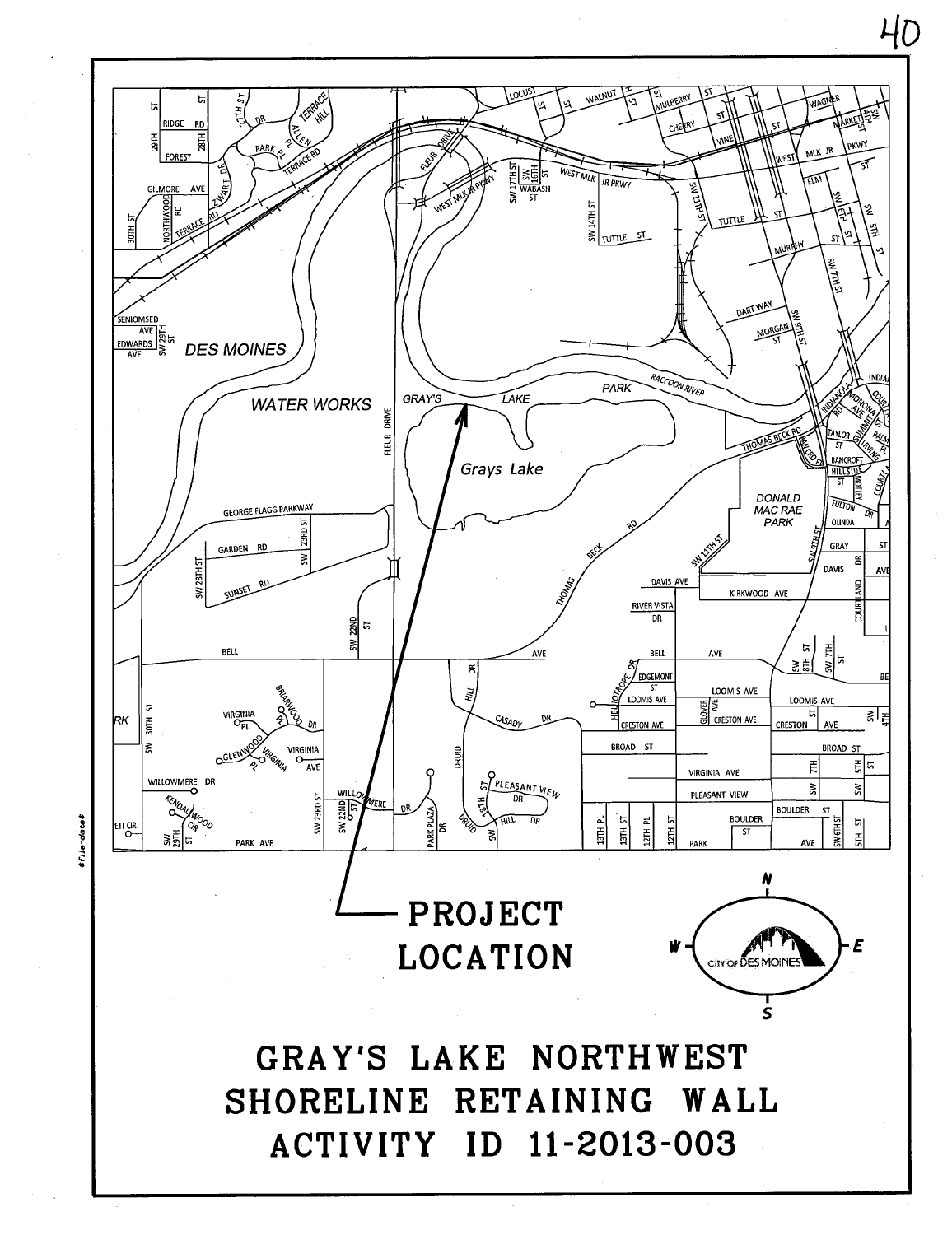| DEPARTMENT OF ENGINEERING<br>CITY OF DES MOINES, IOWA                                                                           |                                                         |                                                      | Activity ID 11-2013-003                              |                                                               |                                                                 |                                                     |                                                                   |                                                      |                                                                 |                                                     |
|---------------------------------------------------------------------------------------------------------------------------------|---------------------------------------------------------|------------------------------------------------------|------------------------------------------------------|---------------------------------------------------------------|-----------------------------------------------------------------|-----------------------------------------------------|-------------------------------------------------------------------|------------------------------------------------------|-----------------------------------------------------------------|-----------------------------------------------------|
|                                                                                                                                 | APPROVED BY                                             |                                                      | Bid Date: 02/26/2013                                 |                                                               | J & K Contracting, LLC<br>Ames, IA                              |                                                     | Murphy Heavy Contracting<br>Anita, IA                             |                                                      | MPS Engineers<br>Des Moines, IA                                 |                                                     |
| CONTRACTOR'S BID TABULATION                                                                                                     | PROJECT: GRAY'S LAKE NORTHWEST SHORELINE RETAINING WALL |                                                      |                                                      |                                                               | \$9,522.70 Bid Bond<br>BID SECURITY                             |                                                     | <b>BID SECURITY</b><br>10% Bid Bond                               |                                                      | BID SECURITY<br>10% Bid Bond                                    |                                                     |
|                                                                                                                                 | -ESTIMATE-                                              |                                                      |                                                      |                                                               | <b>BID PRICE</b>                                                |                                                     | <b>BID PRICE</b>                                                  |                                                      | <b>BID PRICE</b>                                                |                                                     |
| <b>Construction Fencing</b><br>Mobilization<br>ITEM<br>T                                                                        | <b>DESCRIPTION</b>                                      | QUANTITY<br>11.5                                     | \$2.50<br>\$5,000.00<br><b>PRICE</b><br><b>SINT</b>  | \$5,000.00<br>\$125.00<br><b>AMOUNT</b>                       | \$2.00<br>\$150.00<br>\$4,500.00<br><b>PRICE</b><br><b>UNIT</b> | \$4,500.00<br>\$100.00<br>\$150.00<br><b>AMOUNT</b> | \$500.00<br>\$10,902.65<br>\$10.00<br><b>PRICE</b><br><b>SINT</b> | \$500.00<br>\$500.00<br>\$10,902.65<br><b>AMOUNT</b> | \$2.50<br>\$500.00<br>\$5,600.00<br><b>PRICE</b><br><b>UNIT</b> | \$500.00<br>\$5,600.00<br>\$125.00<br><b>TNUONA</b> |
| Project Sign Small - Standard<br>Sheet Pile Wall (10' Height)<br>Tree Protection Fence<br><b>Tree Protection</b><br>Wattle<br>ю |                                                         | 50 LF<br>1 LS<br>50 LF<br>1 EACH<br>220 LF<br>205 LF | \$5.00<br>\$300.00<br>\$300.00<br>\$350.00<br>\$2.50 | \$1,100.00<br>\$71,750.00<br>\$125.00<br>\$300.00<br>\$300.00 | \$2.00<br>\$5.00<br>\$214.00<br>\$100.00                        | \$43,870.00<br>\$100.00<br>\$100.00<br>\$1,100.00   | \$10.00<br>\$210.00<br>\$500.00<br>\$11.01                        | \$500.00<br>\$500.00<br>\$43,050.00<br>\$2,422.20    | \$425.00<br>\$254.00<br>\$3.00<br>\$5.00                        | \$150.00<br>\$425.00<br>\$1,100.00<br>\$52,070.00   |
| PERCENT OF ENGINEER'S ESTIMATE<br>TOTAL CONSTRUCTION COST                                                                       |                                                         |                                                      |                                                      | \$78,700.00                                                   |                                                                 | \$49,920.00<br>$-36.57%$<br><b>NOT</b>              |                                                                   | \$58,374.85<br>$-25.83%$                             |                                                                 | \$59,970.00<br>$-23.80%$                            |

Page 1

41

 $\ddot{\phantom{a}}$